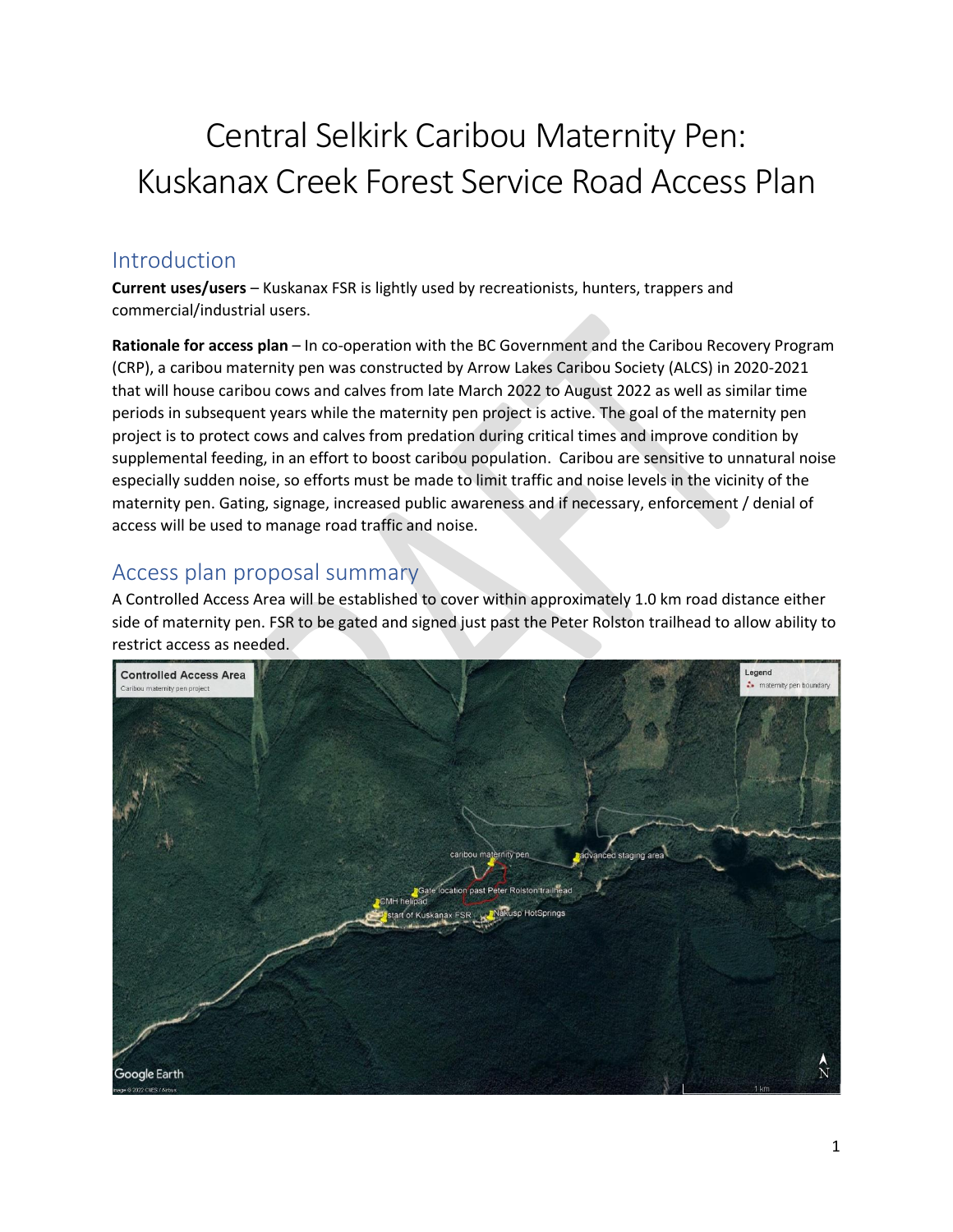**Signage Will Read:**

# **CONTROLLED ACCESS AREA**

## **Caribou Maternity Pen Project**

**KEEP GATE CLOSED - MAX SPEED 20 KM/HR** 

No Access When Gate Is Locked

#### NO STOPPING for 1.5 km between signs

Noise MUST Be Absolutely Minimized - Video Surveillance Is In Effect.

ATV's/s nowmobiles are to unload / load only at advanced staging area past caribou pen (Moon Creek).

Follow these rules so that we can maintain limited access - otherwise access will be denied.

Questions? Please Contact Paul Seaton 250-265-1407, Hugh Watt 250-265-1856, or Frances Swan 250-265-1423

Additional signage at advanced staging area 1 km upstream from pen location as a reminder for return trip to gate through Controlled Access Area.

Gate closures during capture days (1-3 days, March-April), calving period (3 weeks, May-June), and release period (2 weeks, July)

Gated but with selective/camera monitored access during the rest of penning period. Select access will be allowed to user groups subject to protocols:

- o Fill out entry log, CSSMA permit needed for snowmobile users.
- o Idle vehicle past pen as quiet as possible keeping RPMs low i.e. idle.
- o No stopping through controlled access area.
- o No sudden noises i.e.: load rattling or scraping, dog barking etc.
- o Load/unload snowmobiles/ATVs at advanced staging area only.

Any serious violation of this protocol will result in denial of access and review of access protocol. This may result in denial of access for all members of the public. Access may be denied at any time in response to conditions at the maternity pen.

# Historic Use of Kuskanax FSR

## Commercial / Industrial Use

There is minimal industrial traffic and no timber extraction activities accessed by the FSR as it accesses Caribou core habitat defined under GAR Order # U-4-012. Side drainages are used for CMH heli-skiing operations from December – April (air access only). There is a CMH helicopter pad near the start of the FSR and a fuel cache at the back end of the valley, accessed by the FSR.